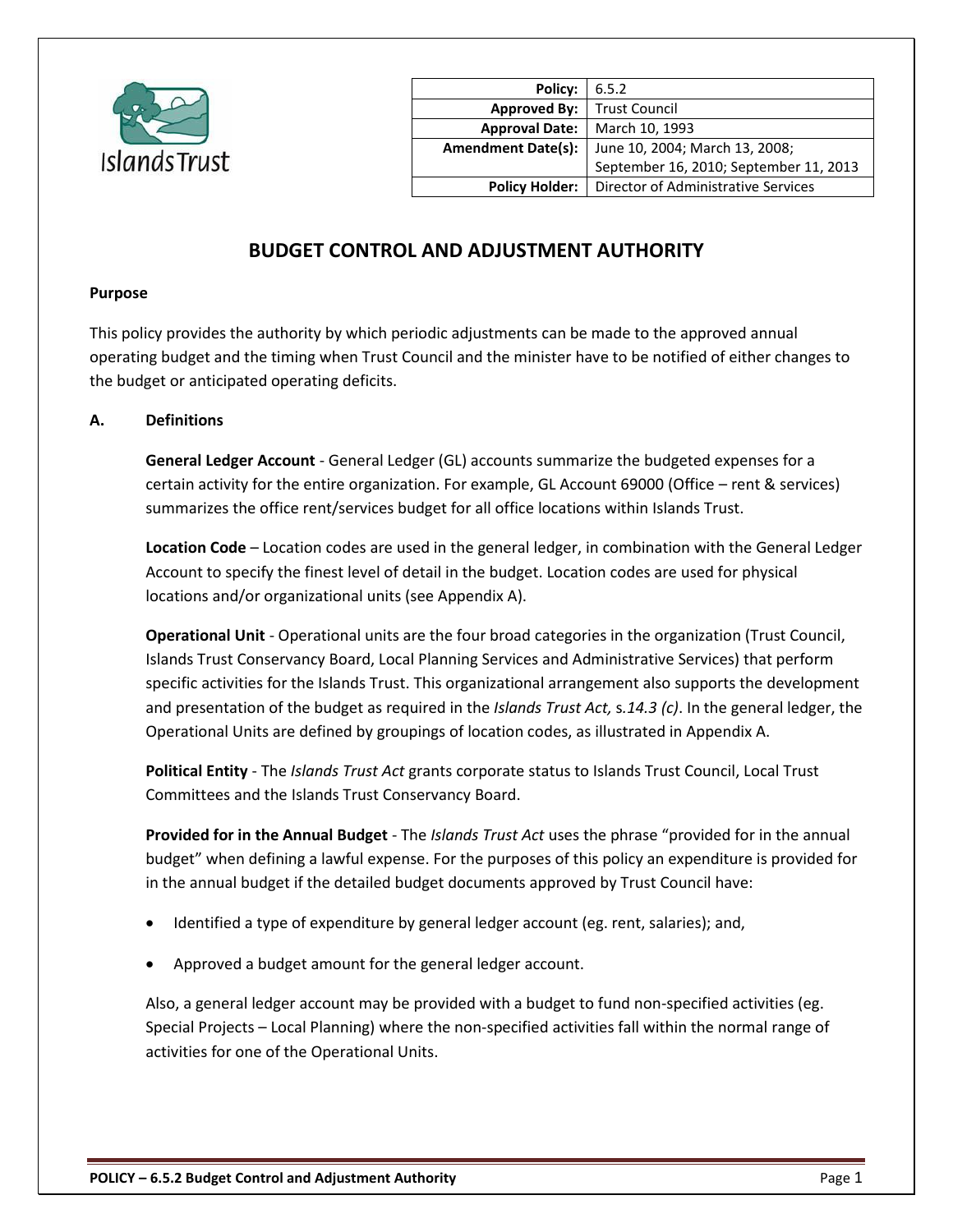#### **B. Background**

- 1. The goal of this policy is to provide the authority matrix and procedures for budget adjustments. The policy also specifies when the minister responsible for the *Islands Trust Act* needs to be notified of changes to the budget.
- 2. The Islands Trust expenditure budget is presented to Trust Council in Schedule A of the annual Financial Plan Bylaw, and subsequently to the minister responsible for the *Islands Trust Act*, in three categories: Trust Council, Local Planning Services (which includes LTC expenses) and Islands Trust Conservancy Board. The expenditures for the Administration Operational Unit are allocated to the three other Operational Units based on the proportion of their budgeted expenditures before considering Administration. This presentation format is defined in the *Islands Trust Act*.

Islands Trust prepares an expenditure budget with much more detail than is provided in Schedule A of the Financial Plan Bylaw, with budgeted amounts assigned to GL Account/Location Code combinations.

3. As operations unfold during a fiscal year, situations often arise that are not precisely aligned with the way the detailed budget was developed and approved. For example, a vacancy in a salaried staff position may require a temporary contract with a consultant to continue the workflow until the staff position can be filled.

An organization can address a changed approach to financial expenditures in one of two ways, while still maintaining the same total expenditure budget:

- 3.1 Overspend in one expense area (eg. contracted services), while underspending in another area (eg. salaries and benefits). In financial reporting at the detail level, this approach retains the original financial plan but requires some variance analysis to explain why the actual expenditures did not follow the original plan.
- 3.2 Adjust the budget so the area requiring greater expenditures (e.g. contracted services) receives a transfer of budget funds from the area requiring lesser expenditures (e.g. salaries and benefits). In financial reporting at the detail level, this approach loses the intent of the original financial plan, but does not require any variance analysis.

In most cases, Islands Trust will use approach 3.1 so that the original approved budget can be compared against actual results.

#### **C. Policy**

- 1. The authority to administer the Islands Trust Operating Budget is provided to the Treasurer and Chief Administrative Officer (Deputy Treasurer).
- 2. In general, budget adjustments will not be required within an Operational Unit for expenditures that are at variance with the budget.
- 3. When an actual or anticipated over-expenditure (whichever comes first) exceeds \$20,000 for a project or general ledger budget line within an Operational Unit, management must inform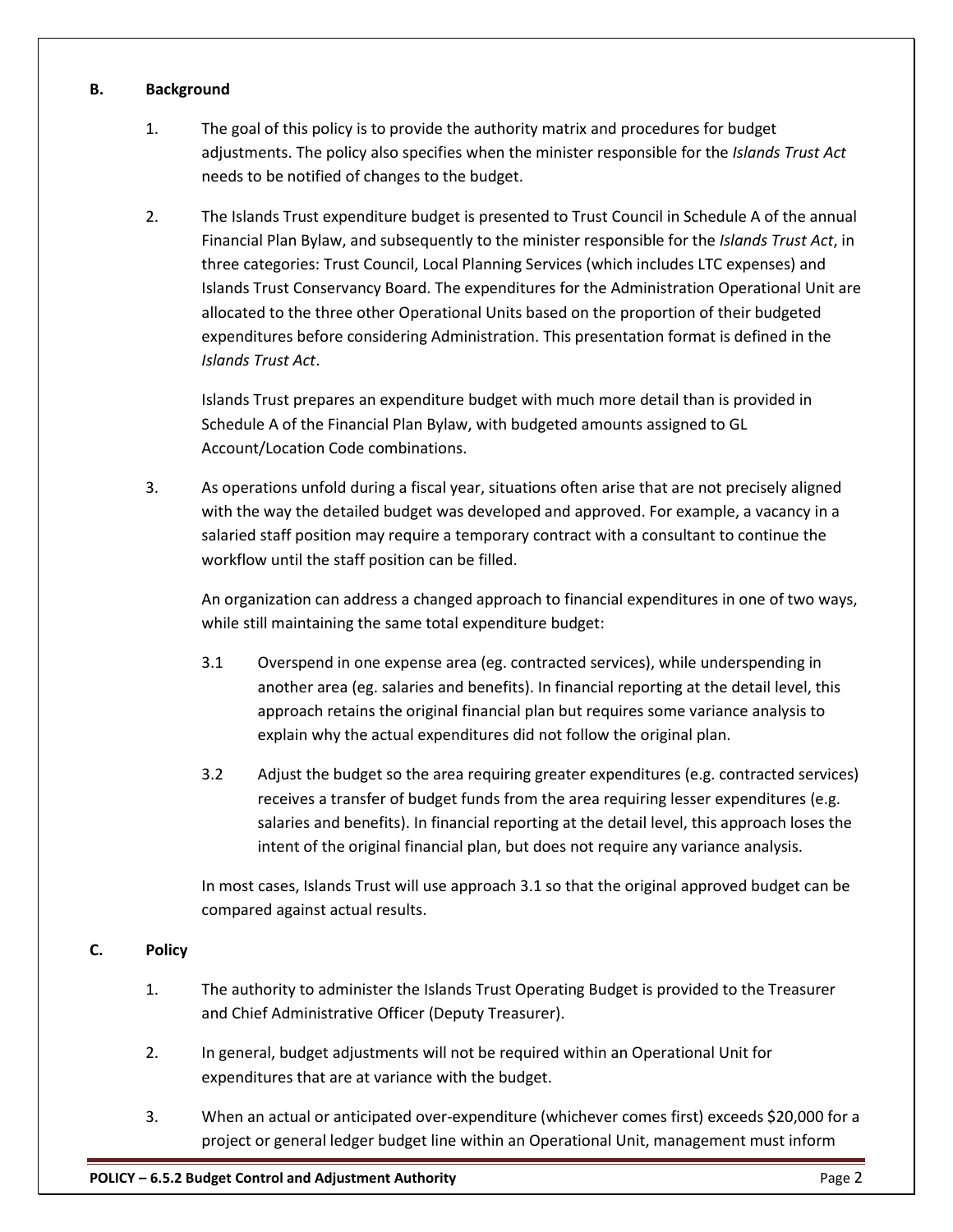the Executive Committee at the next scheduled Executive Committee meeting, and continue to provide reports on the status of the project or budget line to the Executive Committee on a monthly basis; or, as frequently as requested by the Executive Committee. Upon being informed of over-expenditure, the Executive Committee will decide what initial corrective action will be taken, if any.

Copies of all Executive Committee notifications and reports on over-expenditures will be copied to members of the Financial Planning Committee.

- 4. In cases where there is a desire to revise the budget within an Operational Unit, the change will be initiated at the request of the manager for that Operational Unit, or by the Chief Administrative Officer (CAO). A request for adjustments to the budget must be forwarded to the Treasurer for implementation, and must include both program and financial implications. The Financial Planning Committee must be informed of budget changes within an Operational Unit at the next scheduled meeting of the Committee. Any funds generated by a special tax requisition within a Local Trust Area must be used in accordance with Section B.6 of Trust Council Policy 6.3.2 – *Special Property Tax Requisition*.
- 5. In cases where there is a recommendation by management to transfer current year budget funds that are associated with a particular Local Trust Committee (LTC), from that Local Trust Area to another Local Trust Area, the LTC must pass a resolution approving the transfer, specifying the dollar amount and the budget affected before the budget transfer will be processed. Examples of budget funds associated with a particular LTC are budgets for Official Community Plans (OCPs), Land Use Bylaws (LUBs) or current year program items. Any funds generated through a special tax requisition within a Local Trust Area may not be transferred for use within another Local Trust Area.
- 6. In cases where there is a desire to transfer budget money from one Operational Unit to another, a Request for Decision must be forwarded to the Financial Planning Committee and subsequently to Trust Council for approval.

In cases where a proposed budget adjustment between Operational Units is approved by Trust Council, a new financial plan bylaw is required along with ministerial approval.

7. Unbudgeted revenue may be received during a fiscal year and expended on goods or services that are provided for in the annual budget without a budget adjustment or notification to the minister.

Expenditures on unbudgeted goods or services that are not provided for in the annual budget must be approved with a new financial plan bylaw and ministerial approval before the expenditures are made.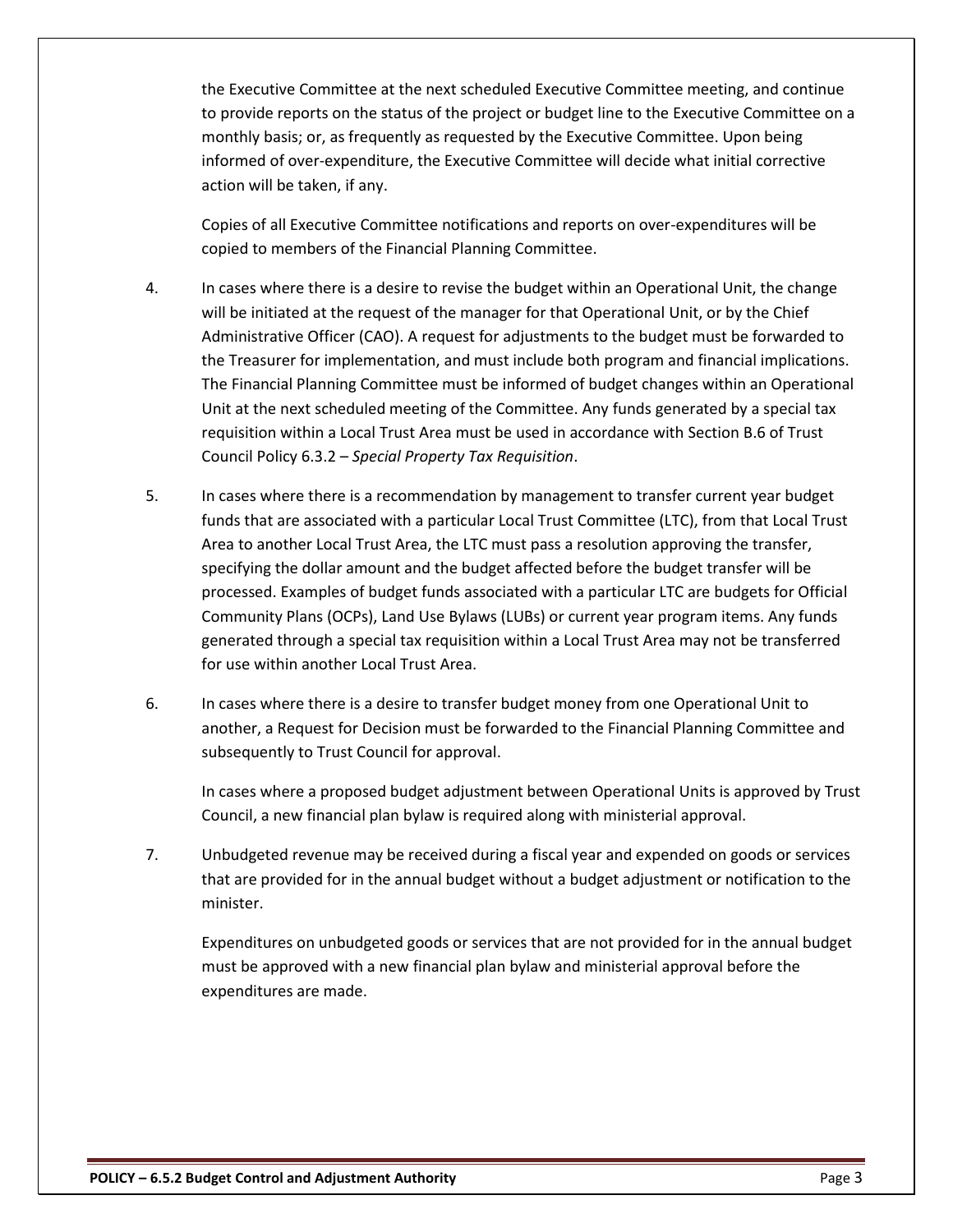8. During a fiscal year, special circumstances may require expenditures in excess of the total budgeted expenditures for an Operational Unit. In these circumstances, and when the actual or anticipated over-expenditure (whichever comes first) exceeds \$50,000, management must inform the Executive Committee at the next scheduled Executive Committee meeting and provide a proposal to mitigate the impact of the over-expenditure.

Copies of all Executive Committee notifications and reports on over-expenditures will be copied to members of the Financial Planning Committee. The Financial Planning Committee will decide on what notification is required for Trust Council.

The minister must be informed if over-expenditures are expected to produce a deficit from operations for Islands Trust as a whole that exceeds \$100,000.

## **D. Legislated References**

n/a

## **E. Links to Supporting Forms, Documents, Websites, Related Policies and Procedures**

n/a